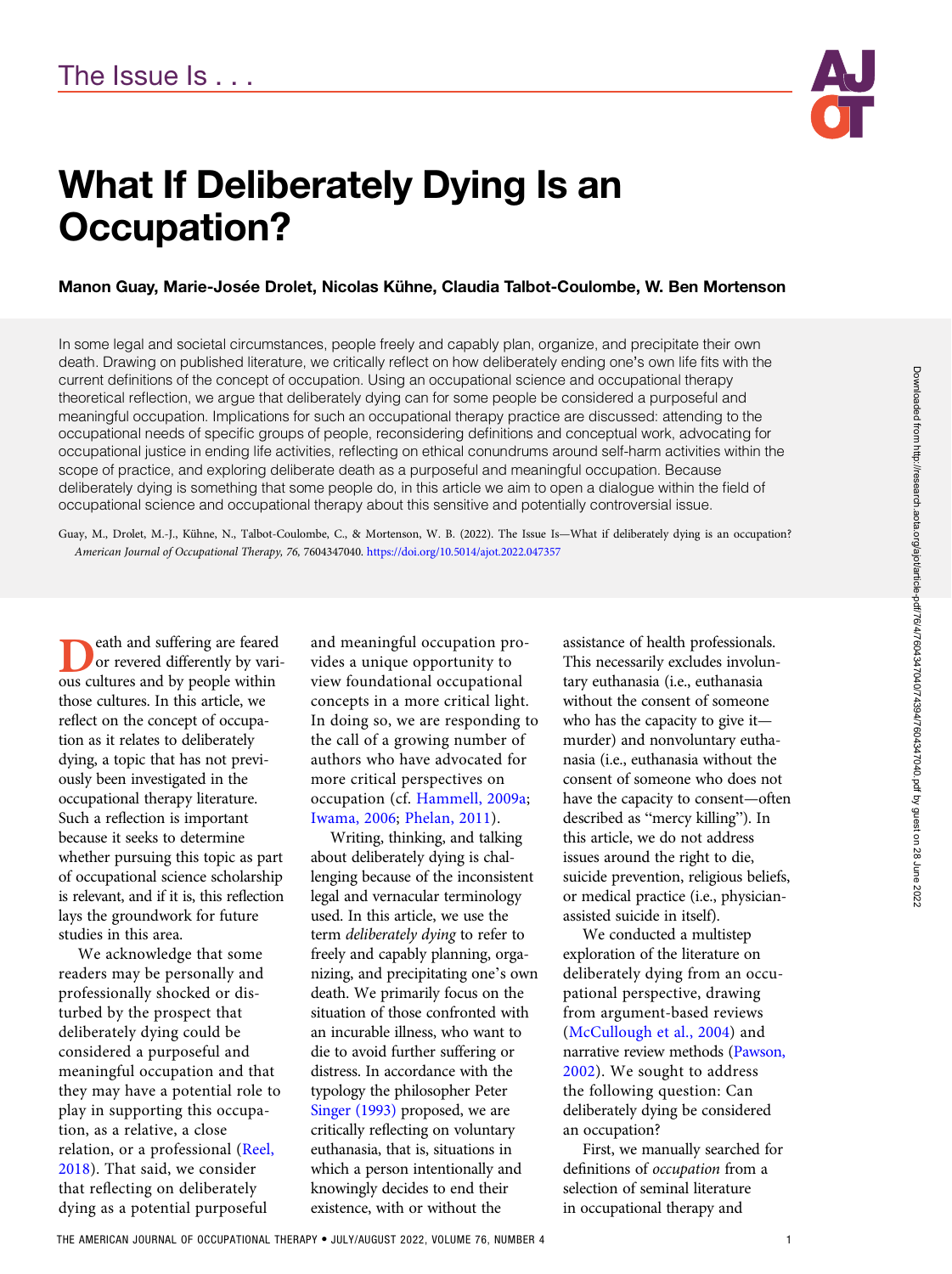occupational science. Second, in September 2019, we searched PubMed, CINAHL, OTDBase, and OTSeeker using the key words "occupation\*" AND ("palliative care" OR "end-of-life" OR "dying" OR "terminal care" OR "lifethreatening illness\*" OR "hospice" OR "terminally ill" OR "life-limiting chronic illness" OR "terminal diagnosis" OR "euthanasia" OR "deliberate death" OR "medical aid in dying"). Articles in French and in English were considered, with no time limits. The titles and key words of 455 articles were reviewed by the fourth author (Claudia Talbot-Coulombe) and retained if they were deemed potentially relevant. Of these, 118 articles were considered for inclusion on the basis of their abstracts, and 25 were judged as relevant and read in full. Finally, 7 articles contributed to our reflection ([Bye, 1998](#page-6-0); [Jacques &](#page-7-0) [Hasselkus, 2004](#page-7-0); [Keesing & Rosen](#page-7-0)[wax, 2013;](#page-7-0) [Lala & Kinsella, 2011](#page-7-0); [Mills & Payne, 2015](#page-7-0); [Pollard, 2006;](#page-7-0) [Russell & Bahle-Lampe, 2016\)](#page-7-0).

Additional documents were included if they fueled our reflection and dialogue. We prepared a synthesis table that included information about authors' names, year of publication, and key elements regarding occupation and deliberately dying, and discussions were held among all of the present authors. The team critically discussed data with the question in mind by editing argumentation columns using Microsoft Word's tracked changes and comments features. Emails were used to share insight and additional documentation as well as to have informal meetings between two or more authors. The information gathered was integrated around emerging topics by the first and fourth authors (Manon Guay and Claudia Talbot-Coulombe). Drafting the manuscript for this article and revising it allowed us to deepen our critical appraisal. Three topics emerged regarding the concept of occupation as it relates to deliberately dying: (1) deliberately dying as an occupation, (2) deliberately

dying as a purposeful and meaningful occupation, and (3) deliberately dying in the context of palliative care.

## Deliberately Dying as an Occupation

In recent decades, authors have formulated different definitions of the concept of occupation. In chronological order, we now present a sample of various definitions found in the literature to set the stage for a reflection on dying as an occupation.

In [1991, Clark et al.](#page-6-0) proposed that occupations are a culturally and personally meaningful set of activities in which people engage. [Wilcock \(1999\)](#page-8-0) asserted that the concept of occupation consists in a synthesis of doing, being, and becoming. [Pierce \(2001\)](#page-7-0) stated the following:

An occupation is a specific individual's personally constructed nonrepeatable experience. That is, an occupation is a subjective event in perceived temporal, spatial, and sociocultural conditions that are unique to that one-time occurrence. An occupation has a shape, a pace, a beginning, and an ending, a shared or solitary aspect, a cultural meaning to the person, and an infinite number of other perceived contextual qualities. A person interprets his or her occupations before, during, and after they happen. Although an occupation can be observed, interpretation of the meaning or emotional content of an occupation by anyone other than the person experiencing it, is necessarily inexact. (p. 139)

[Wilcock \(2001\)](#page-8-0) added that "occupation encompasses all the things that people do, is part of their being, and integral to their becoming whatever they have the potential to become" (pp. 10–11). [Crepeau et al. \(2003\)](#page-6-0) indicated that occupations are "daily activities that reflect cultural values, provide structure to living, and meaning to individuals; these activities meet human needs for self-care, enjoyment, and participation in society"

#### (p. 16). [McColl et al. \(2003\)](#page-7-0)

asserted that occupations change and evolve over time to meet one's needs, are fundamental to every human being, and remain essential to health. [Townsend and Polatajko](#page-7-0) [\(2007\)](#page-7-0) claimed that "occupation is everything people do to occupy themselves, including looking after themselves (self-care), enjoying life (leisure), and contributing to the social and economic fabric of their communities (productivity)" (p.

17). [Christiansen and Townsend](#page-6-0)

[\(2010\)](#page-6-0) proposed that "rituals and ceremonies, such as weddings and funerals, are occupations that have widely understood shared meaning within cultures" (p. 13). They added that "occupations are not just any kinds of activities; they have a sense of purpose to them and give meaning" (p. 87). [Wilcock](#page-8-0) [and Hocking \(2015\)](#page-8-0) offered a more detailed definition of the concept of occupation. They noted that occupations encompass not only what is meaningful to a person but also all things that one needs, wants, or is obliged to do, whether for oneself or the community or to ensure one's well-being and safety or that of others. For Wilcock and Hocking, occupation encompasses everything one achieves while using one's time that provides meaningfulness. [Hammell \(2020\)](#page-7-0) suggested that occupation relates to the things that people do in their everyday lives, including things done infrequently or seasonally.

On the basis of this overview, there is controversy about how well the idea of deliberately dying fits within our understanding of occupation. In keeping with many definitions of occupation, deliberately dying may involve a group of activities that have culturally based value and meaning (e.g., arranging a funeral, getting ready for the service by showering, setting up the room with dim light and music). The association among culture, values, and occupation has been noted by many authors in the fields of occupational therapy and occupational science [\(Christiansen &](#page-6-0) [Townsend, 2010](#page-6-0); [Clark et al., 1991;](#page-6-0)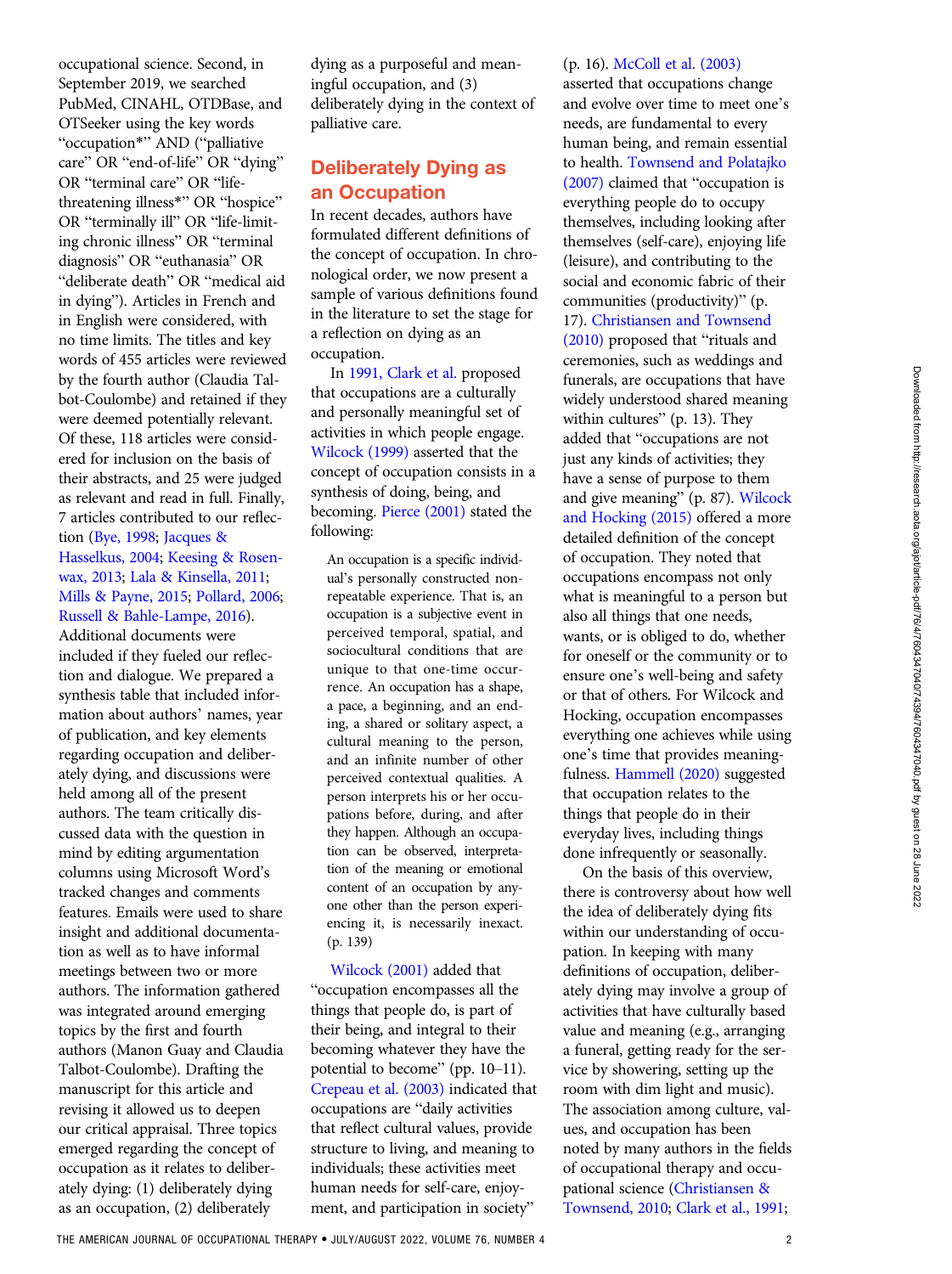### [Crepeau et al., 2003](#page-6-0); [Hinojosa et al.,](#page-7-0) [2017](#page-7-0); [Meyer, 2013;](#page-7-0) [Townsend &](#page-7-0) [Polatajko, 2007\)](#page-7-0).

However, deliberately dying is neither an ordinary nor a daily occurrence, which are attributes of occupation, according to numerous authors [\(Christiansen & Townsend,](#page-6-0) [2010](#page-6-0); [Crepeau et al., 2003](#page-6-0); [Hinojosa](#page-7-0) [et al., 2017](#page-7-0); [Taylor & Kielhofner,](#page-7-0) [2017](#page-7-0)). Indeed, deliberately dying is not a habitual occupation that is performed with consistency or regularity, elements that also define an occupation according to the Taxonomic Code for Occupational Performance [\(Polatajko et al., 2004](#page-7-0)), given that this occupation will happen only once.

Deliberately dying is not obviously part of the three main domains of occupation (i.e., selfcare, productivity, and leisure) suggested by many authors ([Crepeau](#page-6-0) [et al., 2003](#page-6-0); [McColl et al., 2015;](#page-7-0) [Meyer, 2013](#page-7-0); [Taylor & Kielhofner,](#page-7-0) [2017](#page-7-0); [Townsend & Polatajko,](#page-7-0) [2007](#page-7-0)), although this typology is not universally accepted [\(Erlandsson &](#page-6-0) [Eklund, 2001;](#page-6-0) [Hammell, 2004,](#page-6-0) [2009a,](#page-6-0) [2009b](#page-6-0); [Jonsson, 2008](#page-7-0)). That notion seems incongruent with the idea that deliberately dying could be an occupation. Still, during her Final Day Plenary at the 2018 Congress of the World Federation of Occupational Therapists, [Hammell](#page-7-0) [\(2018\)](#page-7-0) indicated that "human occupations should not be devalued and obscured because they cannot reasonably be labelled selfcare, productivity and leisure (or as daily living, work, or play)" (35:20).

Indeed, most definitions of occupation are not consistent with the idea that deliberately dying is an occupation, yet [Christiansen](#page-6-0) [and Townsend \(2010\)](#page-6-0) argued that "rituals and ceremonies, such as weddings and funerals, are occupations" (p. 13). This description is more in line with a less normative and more inclusive vision of the concept of occupation. [McColl](#page-7-0) [et al. \(2015\)](#page-7-0) claimed that occupation is essential to health. This raises the question of whether deliberately dying could be

considered an occupation from that perspective. Regarding the link between occupation and health, an increasing number of authors, including [Durocher \(2017\)](#page-6-0), support the idea that occupations "positively and/or negatively influence various aspects of health and well-being" (p. 9). For [McColl et al.](#page-7-0) [\(2003\),](#page-7-0) meaningfulness is an important aspect of occupation, affecting health and well-being.

Therefore, some conceptual frameworks and definitions would have to be revised to be inclusive of deliberately dying as an occupation. The concept of occupation as being rooted in everyday life excludes a variety of activities that might be described as occupations. Occupations can be associated with the domains of spirituality and dignity. Something that is done only once in a lifetime is neither a routine nor infrequent; it is exceptional. Still, deliberately dying is something that people might do when weaving the fabric of their everyday lives and could then be considered an occupation.

# Deliberately Dying as a Purposeful and Meaningful Occupation

[Pollard \(2006\)](#page-7-0) indicated that an awareness of death shapes occupational decisions but shied away from describing death as an occupation:

A consciousness of death appears to involve specific occupational choices for both people who are dying and those around them. Many people will prepare for their own death and hope to be actively engaged in purposeful occupation for as long as possible. Even if dying itself is not an occupation, clearly people give the event of death an intense occupational significance. (pp. 151–152)

In his reflection, [Pollard \(2006\)](#page-7-0) positioned a terminal illness as something that is unplanned and undesired. In contrast, deliberately dying in the face of unbearable suffering that cannot be relieved appears planned and desired. In

addition, other occupational therapy authors [\(Keesing & Rosenwax,](#page-7-0) [2013](#page-7-0); [Mills & Payne, 2015;](#page-7-0) [Russell](#page-7-0) [& Bahle-Lampe, 2016](#page-7-0)) have emphasized uncertainty related to time frames during palliative care before death.

For now, we invite the reader to reflect on situations in which deliberately dying involves a series of purposeful and meaningful activities. Instead of thinking about people facing an impending, inevitable death at a proximate but indeterminate time, we would like to focus on people orchestrating their own deaths because it gives purpose and meaning to the fabric of their life—people for whom death represents a goal that they wish to achieve for various reasons (i.e., a project they appreciate for its meaningfulness). They may have made this decision because their life has lost its meaning and become a source of unbearable physical, psychological, or moral suffering. Maybe life is no longer "good" for them. A person may have accomplished as much as they feel they can do in their lifetime and simply have no desire to do more. Deliberately dying may not necessarily be linked to suffering but could be characterized as a practical (occupational) choice to cease living. Reasons are personal and idiosyncratic. Such unsettling thoughts bring to light the fine line we wish to trace between deliberately dying, whereby capable persons arrange to end their life before its natural end via officially sanctioned channels, and suicide that is unsanctioned and likely more tragic, usually completed alone, and very much worthy of prevention efforts.

Preparation for deliberately dying could be an occupation for people who are experiencing health problems, but it could also be an occupation for relatively healthy people who no longer wish to live. The best known example in the history of philosophy is Socrates, who agreed to drink hemlock (a poison) when he was innocent.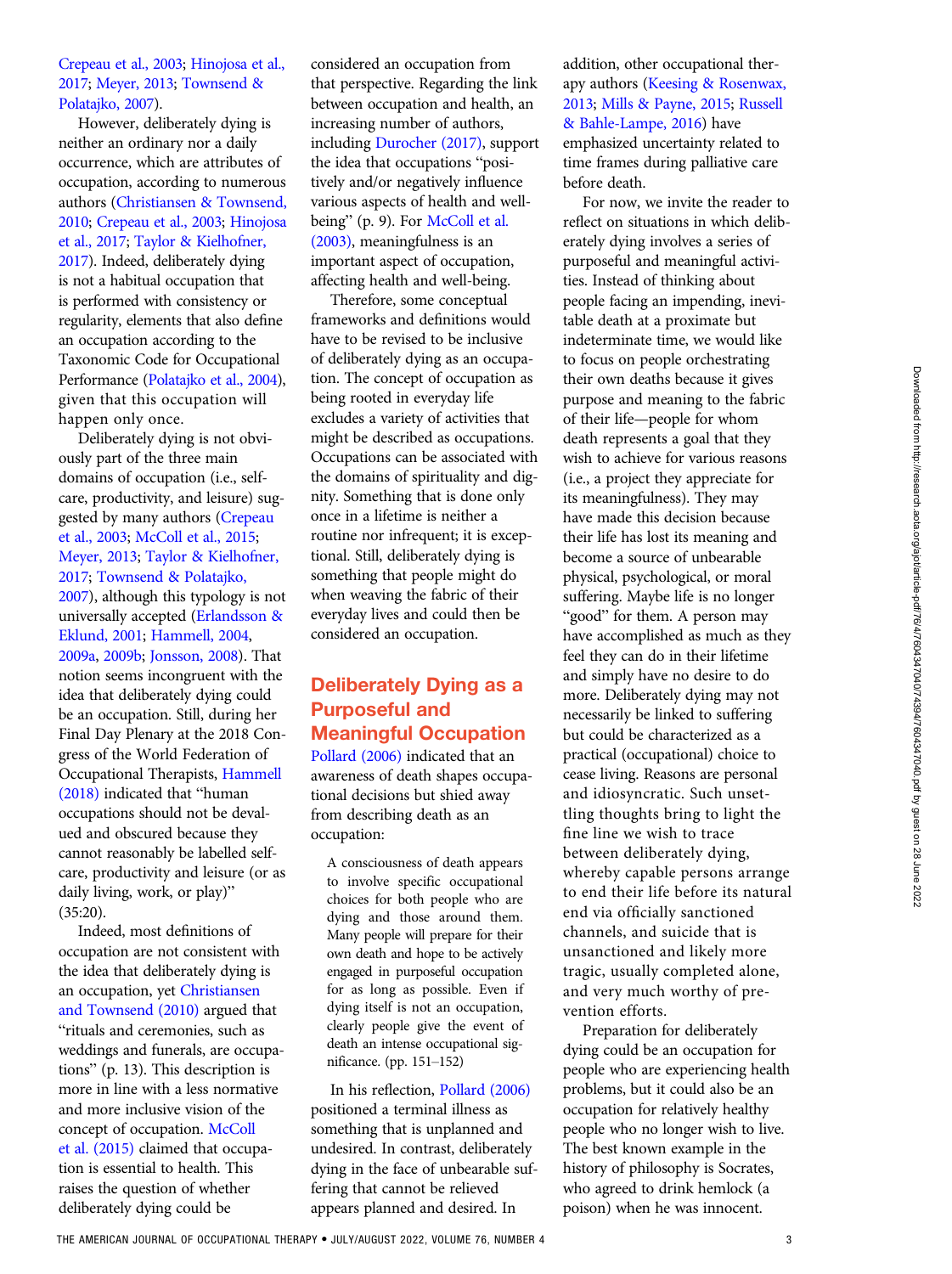The court of Athens had condemned him for ungodliness and corrupting youth. Defending democracy, Socrates accepted the verdict and drank the hemlock. It was a political and philosophical act, that is to say, Socrates deemed that it is important to live according to one's convictions. Similarly, accusing Seneca of treason, Neron ordered him to commit suicide, which he did with his wife, thus illustrating that, following his Stoic convictions, death was nothing to him. More recently, Jacqueline Jencquel, a healthy woman age 74, publicly announced her plans for a deliberated death to promote its legalisation in France:

Jencquel: You have to set a date, at some time or another, if you want to be able to leave on your own terms. . . . For me, loss of autonomy is the end of life. . . . No way, out of the question, I don't want that, no.

Interviewer: You can age while being happy, there are people who manage that?

Jencquel: Yes. But I am happy! I am very happy . . . I've done it all. I've done it all, I've traveled around the world. I had three sons, I've loved, I've known passion, but there comes a time when that too is over. (1:50–2:10)

Interviewer: How, exactly, will [your death] happen?

Jencquel: Well, I will say goodbye to everybody, I'll have a dinner, I'll invite my friends, my family. We will go to one of the restaurants that I like in Paris, we'll say goodbye, and then I'll go to Basel.

Interviewer: In Switzerland?

Jencquel: It's three seconds, you turn the knob on the drip. . . . You have to state: "I'm lucid, I am Jacqueline Jencquel, I have lived well, this is my age, now I want to end it all" ...I've been putting this off for years. I wait for this, for that. But I'm high on life! Of course, I'm high on life . . . In a way, this is a gesture of solidarity. It's not . . . I'm not only thinking of me.

Interviewer: Is having a successful death, also having a successful life?

Jencquel: Of course. Death is a part of life. Of course. (Kobini, 2018, 4:50–6:28, as cited in and translated from [Revello, 2018](#page-7-0))

For Jacqueline Jencquel, claiming that deliberately dying is a right represented a means of resisting the hegemony through which occupations are deemed acceptable or unacceptable ([Kiepek et al., 2018\)](#page-7-0). In Canada, Nicole Gladu, who had postpolio syndrome, and Jean Truchon, diagnosed with cerebral palsy, fought for the right to deliberately die and succeeded in challenging laws that restrict its access to those for whom death is "reasonably foreseeable" [\(Rukavina,](#page-7-0) [2019](#page-7-0); [Shingler, 2019](#page-7-0); [Stevenson,](#page-7-0) [2017](#page-7-0)). Deliberately dying may provide a sense of purpose for some people—for example, in that it facilitates magnanimous acts such as organ donation [\(Gravel,](#page-6-0) [2019](#page-6-0)).

As illustrated in previous examples, occupation might not only be about giving purpose and meaning to life for health and well-being. It might also be considered living or dying meaningfully. Therefore, deliberately dying can be a purposeful and meaningful occupation.

# Deliberately Dying in the Context of Palliative Care

Some research has described the nature of occupation among people with diagnoses that require palliative care. A study that explored occupational experiences among older Canadians with a terminal illness identified six themes: (1) living with death, (2) reworking everyday life, (3) being guided by the will of the body, (4) prioritizing relationships, (5) attending to small things, and (6) engaging existential orientations ([Lala & Kinsella,](#page-7-0) [2011](#page-7-0)). Among residents, families, and staff in a hospice in the midwestern United States, [Jacques and](#page-7-0) [Hasselkus \(2004\)](#page-7-0) identified the central role of occupation in four domains: (1) continuing life, (2) preparation for death, (3) waiting,

and (4) death and after death. They also found that, for the dying person, occupation and its meaning shifted from solitary to a more collective engagement.

The transferability of this research to deliberately dying is unknown, especially given that the timing of death is no longer uncertain. People in palliative care in some countries may legally choose to plan, organize, and end their lives as a way to avoid a suffering that cannot be successfully managed. It can be an occupational choice to get a grip on an ineluctable event instead of passively waiting for an upcoming death. For an actively dying person, deliberately dying might be a way to escape the final days of distress and discomfort.

Deliberately dying is generally limited to people suffering from a terminal illness and implies a medical intervention [\(Reel, 2018](#page-7-0)). However, important nuances exist between jurisdictions. For example, in Switzerland, if a person has a nonfatal disability, is not dying, or has a terminal illness, it is not a crime to assist the person to die if the death results from the person's own action (e.g., by taking a lethal pill; [Dyer et al., 2015](#page-6-0)), and the death does not require the approval or involvement of a physician [\(Borasio et al., 2016;](#page-6-0) [Zulian, 2008\)](#page-8-0). In Canada, the law has evolved, as evidenced in Bill C-7, which removes the "natural death has become reasonably foreseeable" criterion (i.e., the person's condition must be terminal; [Government of](#page-6-0) [Canada, 2020](#page-6-0); Société Québé[coise](#page-7-0) d'[Information Juridique, 2019](#page-7-0)). This decision is raising concerns for some, but not all, Canadians about unwelcome societal changes [\(Canadian Association for](#page-6-0) [Community Living, 2019;](#page-6-0) [Canadian](#page-6-0) [Press, 2020a, 2020b](#page-6-0)[; Shingler,](#page-7-0) [2019](#page-7-0)).

Nevertheless, deliberately dying in the context of palliative care involves a number of desired, selected, planned, and organized activities leading to a fatal event.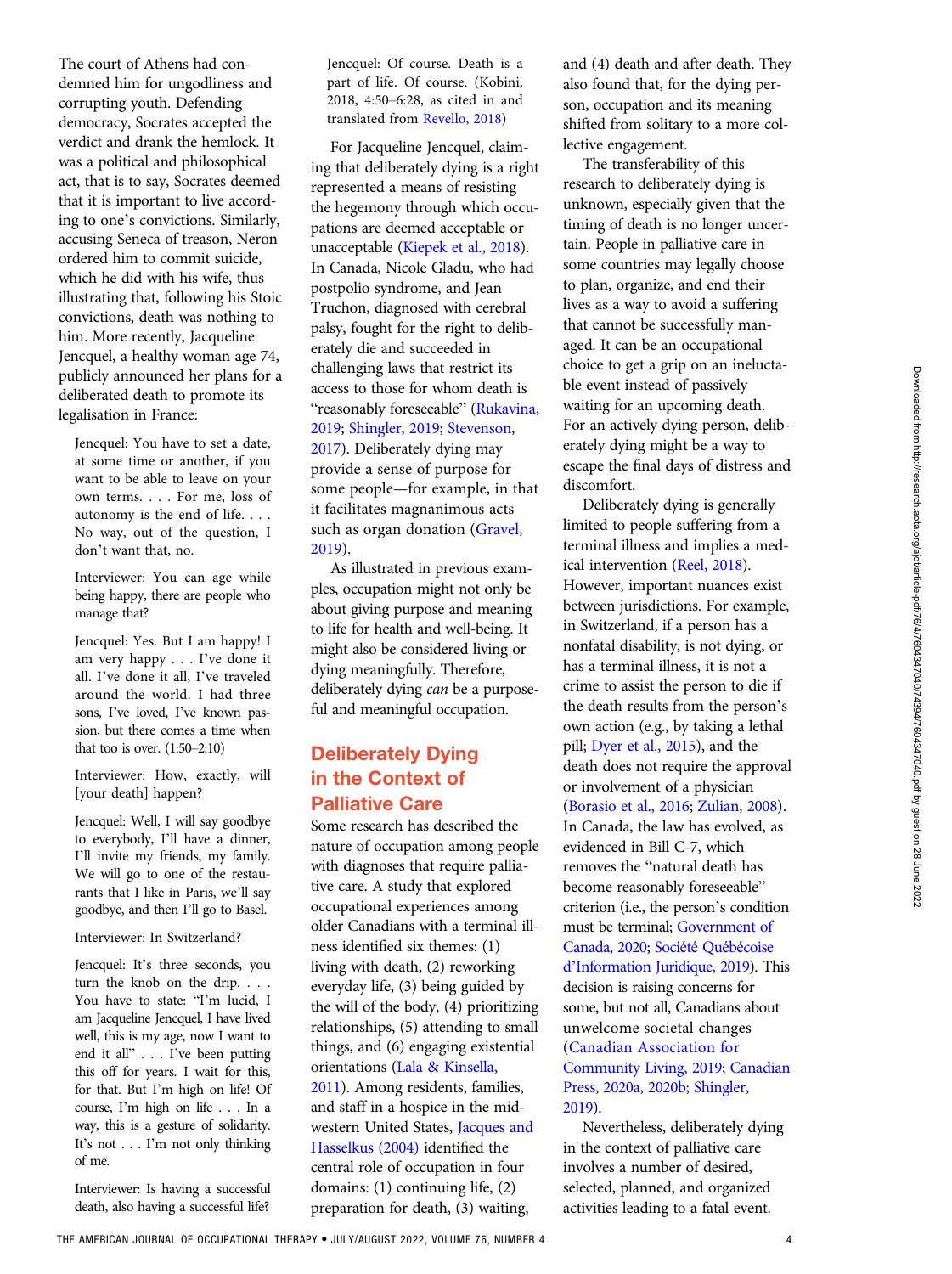Deliberately dying could be considered an occupation from this perspective, even a purposeful and meaningful occupation.

## **Discussion**

The three preceding sections lead us to six main areas of reflection that occupational therapists might consider as they deliberate on their role. First, deliberately dying as an occupation might exist along several continua (e.g., willingness to die, predictability, and temporal proximity). People may or may not, at various points in their lives, become preoccupied with death or its denial, whether they actually expect to die sooner or later. For some people, death comes quickly and unexpectedly, and they may not be prepared for it at all, in which case it is neither an occupation nor a purposeful or meaningful occupation. Others do a variety of activities to prepare for death: writing a will, naming an executor and trustee, donating their body to science, and so on. Some may even plan their own funeral because they are aware of their own mortality and may wish to reduce the burden on those around them or exert control after death. Some people may even build their own coffin as part of social clubs [\(Roy, 2016](#page-7-0)). People who become aware that they have a limited time to live, because of age or an illness, for example, may engage in a variety of occupations related to that knowledge. Some people affected by a terminal illness may seek assistance to die under certain circumstances, and others may choose to die for other reasons and request assistance or not. According to [Hocking \(2009\)](#page-7-0), occupations have a temporal pattern of emergence, uptake, modification, and sometimes decline. The occupations related to death may change within living memory, as they have at least for older Western people. For example, it has become uncommon to wash and prepare a relative's body for a funeral as might have be done just over a century ago, because occupations

around death have become professionalized ([Bremborg, 2006](#page-6-0)). With legal and societal changes allowing deliberate death by various means, there is now a group of people who may have specific occupationrelated needs: engaging in the purposeful and meaningful occupation of deliberately dying as it is legally enshrined within specific jurisdictions.

Second, deliberately dying could be associated with the domains of spirituality and dignity because it may be one of the last potential purposeful and meaningful occupations of the life span for all human beings. The tripartite categorization of occupation (i.e., self-care, productivity, and leisure) has been criticized by several scholars because it is linked to a privileged, Western perspective that fails to capture many purposeful and meaningful activities in which a majority of humans around the world engage [\(Erlandsson &](#page-6-0) [Eklund, 2001;](#page-6-0) [Hammell, 2020;](#page-7-0) [Jonsson, 2008](#page-7-0)). For instance, it is difficult to classify the spiritual activities that, according to the people who practice them, cannot be reduced to either personal care or leisure. As [Hammell \(2009b\)](#page-6-0) asserted, "Occupation should be understood in terms of the qualities of experience that clients describe rather than those categories of selfcare, productivity, and leisure, on which theorists place a high priority" (p. 109). Occupational therapists may want to consider occupations to be necessary or meaningful activities (performed singularly or repeatedly, alone or with others) that allow people to fulfill social roles, meet self-identified needs, pursue interests, engage in rituals, or find purpose, such as deliberately dying.

Third, deliberately dying may be considered from the perspective of occupational justice, which seeks to identify social, political, and economic changes to enable people to participate in occupation and experience full citizenship ([Crepeau](#page-6-0) [et al., 2003](#page-6-0)). In doing so, we encourage scholars and

professionals to keep in mind the occupational possibilities that are promoted or discouraged because of contextual factors. [Hammell](#page-7-0) [\(2018\)](#page-7-0) emphasized that opportunities to choose occupations might be unequally distributed, and options may be constrained or encouraged by structural inequities. Because these choices are made within cultural templates, choices of occupations may be co-opted, coerced, or compelled choices of occupations (28:12). We should not forget that "the capability to choose, shape and orchestrate one's occupation is not a universal norm, but a marker of privilege" (29:45). People might not be able to afford to travel to Basel, as planned by Jacqueline Jencquel, or the legal fees to protect anyone who aided them in the process. There is a risk of defining deliberately dying as an occupation for those who can afford to plan it well and as an unfortunate turn of events for those who cannot. Hence, deliberately dying could be seen as a privilege or a right in some cases, but there is also the potential for coercion. Without being provided with alternatives, some people may believe their lives are unalterably poor. For example, people may choose to deliberately die if they do not have adequate community supports (e.g., home care) or palliative care services. To that extent, it is critical that deliberately dying as a potential and final occupation does not become a means for policymakers or managers to reduce workloads or health care costs. There is a potential danger of abusing vulnerable people, such as those living with disabilities or those who have reached old age. Occupational therapists and their professional organizations may need to advocate in this situation.

Fourth, reflecting on deliberately dying as an occupation raises a variety of ethical conundrums. Questions about occupation are shaped not only by laws but also by specific local values and beliefs about which occupations should be enabled [\(Townsend, 1993\)](#page-7-0). Is the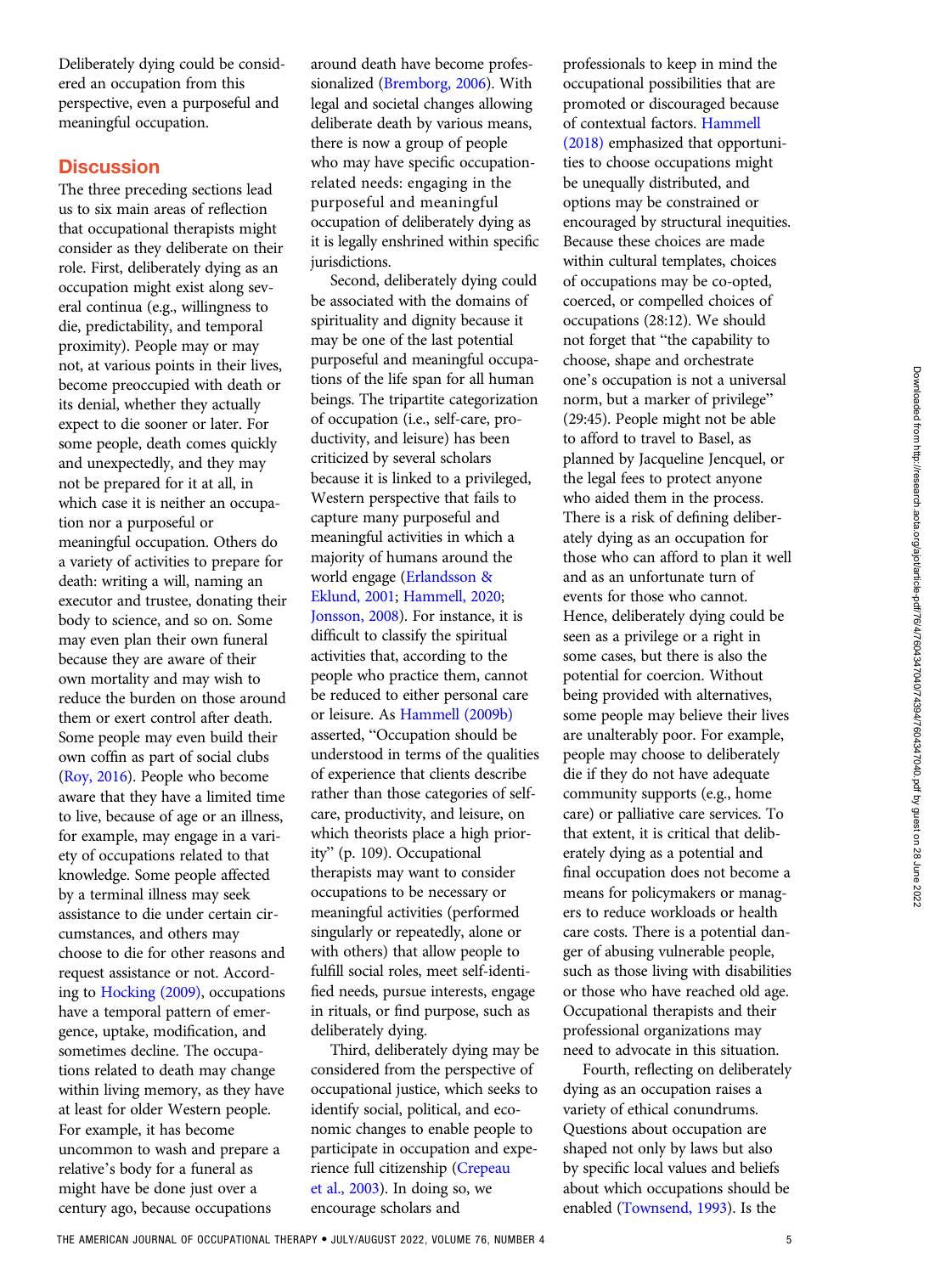refusal to take part in enabling this occupation a reflection of a form of paternalism that denies the legitimacy of deliberately dying as an occupational goal? If yes, is this form of inaction permissible, especially for those whose value systems oppose deliberately dying? What are the potential abuses of deliberately dying? Reflecting on the previous example of organ donation [\(Gravel, 2019](#page-6-0)), what potential ethical conflicts could arise with such new practices? As discussed earlier, some occupations affect health; deliberately dying might promote wellness for one last time. Because freely and capably planning, organizing, and performing a deliberate death is based on moral judgments and values, even where it is legal, there may exist tension around it. Occupations that are considered sanctioned or not sanctioned vary across cultural groups and within societies [\(Kiepek et al., 2018](#page-7-0)). Reflecting on deliberately dying as an occupation might also contribute to discussions exploring potentially harmful occupations , including the so-called "dark side" of occupation ([Greber, 2013](#page-6-0); [Twin](#page-7-0)[ley, 2013a](#page-7-0), [2013b,](#page-7-0) [2020](#page-7-0)). Dark occupations, such as smoking, for example, frequently involve the potential for self-harm, a label that some might apply to deliberately dying, but are still within the scope of occupational therapy. Considering deliberated death as an occupation is one step toward illuminating underaddressed and somewhat invisible occupations. Fifth, it is possible that many

deaths share some common features. For example, waiting, preparing for death, and revising everyday life might take place in various contexts but have different meanings. In contrast, "continuing life" [\(Jacques & Hasselkus, 2004\)](#page-7-0), "affirming life" [\(Bye, 1998\)](#page-6-0), or being "actively engaged in purposeful occupation for as long as possible" [\(Pollard, 2006\)](#page-7-0) seem incongruent with deliberately dying and thus may challenge this perspective on occupation. Qualitative

research methods could enhance the understanding of deliberately dying as a final meaningful occupation. Highlighting activities undertaken by people and their close relations when moving toward deliberately dying would contribute to debates around dying as an occupation and guide occupational therapy practitioners' clinical practice.

Finally, a critical examination of the literature revealed several inconsistencies in the way occupation is defined. We realize that a conceptually robust definition must be neutral both axiologically (in terms of values) and normatively (in terms of judgments). For example, legality, social acceptability, and value should not be used as criteria to determine whether an activity represents an occupation. In addition, a definition of occupation must be universal and must include all the phenomena it claims to represent (Legaré [& Carrier,](#page-7-0) [2009](#page-7-0)). Reducing occupation to personal care, productive, and leisure activities excludes many occupations that are rare or spiritual, such as those related to rituals or rites of passage. Moreover, a definition must be ontological; that is, it must describe the essence of the phenomena it intends to label (Dé[silet](#page-6-0) [& Roy, 1986\)](#page-6-0). For example, indicating that occupations correspond to daily activities is not enough, because defining a concept is not limited to simply giving examples (i.e., an extensional definition). It is first necessary to formulate a universal and ontological statement (i.e., an intentional definition; [Lara](#page-7-0)mé[e et al., 2009](#page-7-0)). Examples may support definitions, but they cannot replace them. Drawing on this critical review, occupational scientists and therapists might expand and adhere to definitions of occupation that do not exclude exceptional ending-life activities, including deliberately dying.

#### Limitations

We drew on our experiences and professional knowledge as we personally and collaboratively reflected on the information gathered for

this column. Therefore, these reflections are partial in both senses of the word (incomplete and influenced by the lenses that we used). More diverse cultural perspectives on this topic would have helped build broader occupational understandings around deliberately dying.

We did not consider whether deliberately dying is moral, legal, or ethical but instead whether it could be considered an occupation. Although the sample of definitions of occupation was not exhaustive, we believe it is representative of the different definitions found in occupational therapy and occupational science literature.

We considered only the case in which someone freely and capably plans, organizes, and facilitates (either directly or indirectly) his or her own death (what we refer to as deliberately dying), according to the laws of his or her country. Although some have argued that deliberately dying represents a calculated form of suicide that is intended to end unbearable suffering [\(Galichet, 2014](#page-6-0)), we did not consider literature on suicide more generally. There is considerable variation in the meaning of suicide in different societies and how it is understood in different disciplines (cf. [Pickering & Walford, 2000;](#page-7-0) [Staples & Widger, 2012](#page-7-0)). Placing "deliberately dying" in the landscape of suicide research could be one way to deepen our discourse. A growing number of authors, including [Baril \(2018\),](#page-6-0) have discussed suicidism, a term that refers to "a system of oppression (built from non-suicidal perspectives) at the normative, discursive, medical, legal, social, political, economic and epistemic levels, in which suicidal people experience multiple forms of injustice and violence" (translated from p. 193). Suicidism as an oppressive discourse systematically devalues the vision of suicidal people from a vitalist paradigm, thus denying them the occupational right of deliberately dying.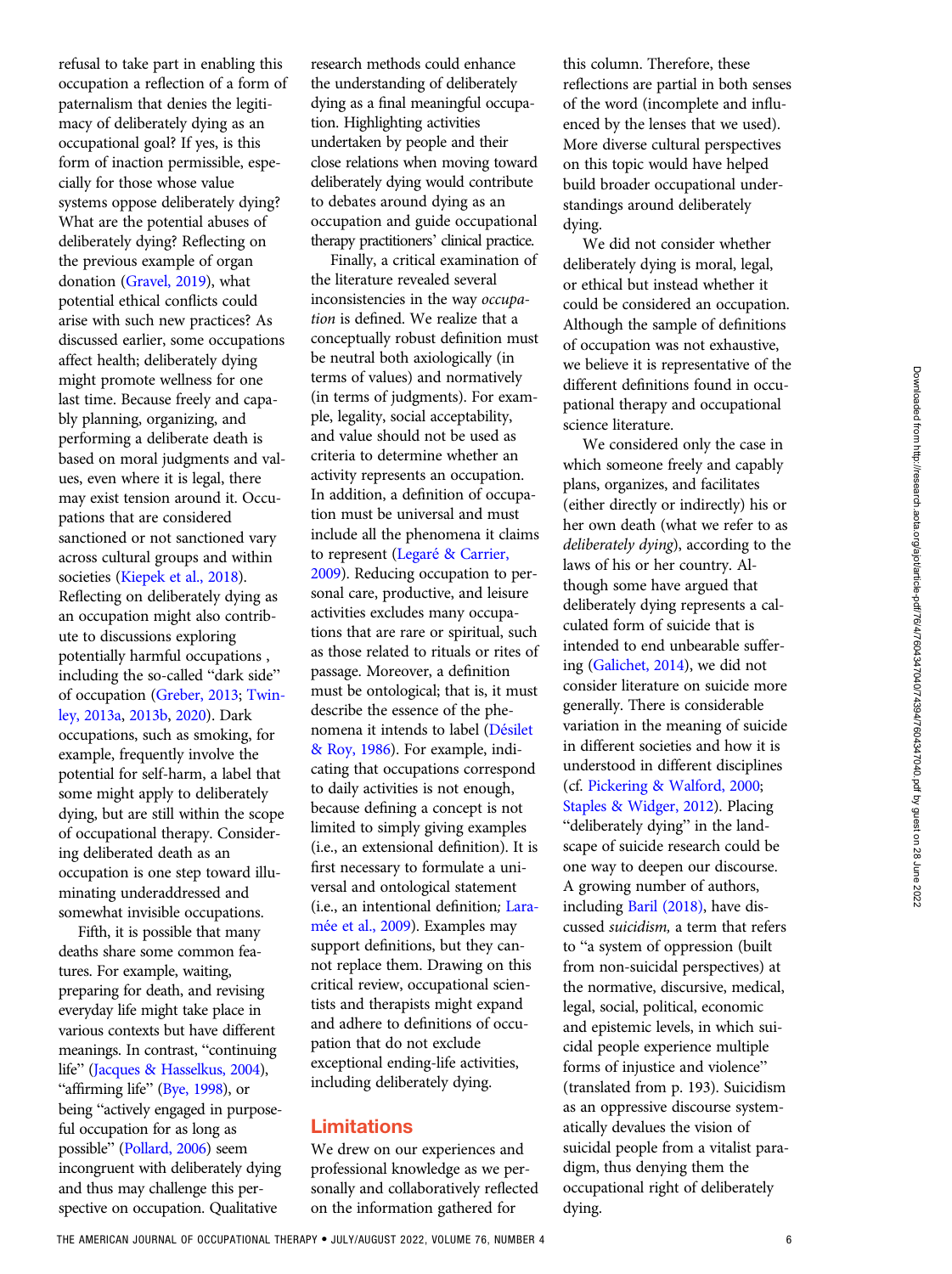<span id="page-6-0"></span>Reflecting on other examples of planned death could further extend the understanding of deliberately dying as an occupation. Other contexts, such as state-sanctioned death sentences; kamikaze; or other ideological, political, or philosophical suicides, would deepen our reflection.

Deliberately dying also ends things not just for the person who chooses to die but for those connected to them. For example, it could offer a release from family disgrace or torment, it could fulfill social obligations, or it may have a moral or ritual purpose in others. Further work might focus on deliberately dying in relationship to others rather than the self.

## **Conclusion**

We have argued that deliberately dying is a process that should be considered an occupation, even a purposeful and meaningful occupation, for a person who is freely capable of consent. In these circumstances, occupational therapy practitioners have a role to play to minimize distress and discomfort and support people in having a dignified death. However, most foundational occupational definitions are neither evidently nor immediately compatible with the idea of deliberately dying as an occupation. Meanwhile, we have noted several shortcomings in the way many authors define the notion of occupation. Hence, occupational scientists' further conceptual work should address deliberately dying as a meaningful and purposeful occupation.  $\mathbf{\hat{a}}$ 

## Acknowledgments

We have no conflicts of interest to declare. Manon Guay and Marie-Josée Drolet received salary support from the Fonds de Recherche en Santé du Québec, and W. Ben Mortenson received support from the Canadian Institutes of Health Research. We are grateful for attentive, informed, and collaborative reviews that

improved the manuscript of this article.

## **References**

- Baril, A. (2018). Les personnes suicidaires peuvent-elles parler? Théoriser l'oppression suicidiste à partir d'un modèle sociosubjectif du handicap [Can suicidal people talk? Theorizing suicidal oppression from a socio-subjective model of disability]. Criminologie, 51, 189–212. [https://doi.org/](https://doi.org/10.7202/1054240ar) [10.7202/1054240ar](https://doi.org/10.7202/1054240ar)
- Borasio, G. D., Jox, R. J., Taupitz, J., & Wiesing, U. (Eds.). (2016). Assistierter suizid: Der stand der wissenschaft: Mit einem kommentar zum neuen sterbehilfe-gesetz [Assisted suicide: The state of the art: With a commentary on the new assisted suicide law]. Springer.
- Bremborg, A. D. (2006). Professionalization without dead bodies: The case of Swedish funeral directors. Mortality, 11, 270–285. <https://doi.org/10.1080/13576270600774976>
- Bye, R. A. (1998). When clients are dying: Occupational therapists' perspectives. OTJR: Occupation, Participation and Health, 18, 3–24. [https://doi.org/10.1177/](https://doi.org/10.1177/153944929801800101) [153944929801800101](https://doi.org/10.1177/153944929801800101)
- Canadian Association for Community Living. (2019). Jugement de la Cous supérieur du Québec dans l'affaire Truchon et Gladu: Des intervenants réclament un pourvoi fondé sur les droits des personnes handicapées [Judgment of the Superior Court of Quebec in the Truchon and Gladu case: Interveners call for an appeal based on the rights of persons with disabilities]. Inclusion Canada. [https://cacl.](https://cacl.ca/2019/10/04/jugement-de-la-cour-superieure-du-quebec-dans-laffaire-truchon-et-gladu-des-intervenants-reclament-un-pourvoi-fonde-sur-les-droits-des-personnes-handicapees/) [ca/2019/10/04/jugement-de-la-cour](https://cacl.ca/2019/10/04/jugement-de-la-cour-superieure-du-quebec-dans-laffaire-truchon-et-gladu-des-intervenants-reclament-un-pourvoi-fonde-sur-les-droits-des-personnes-handicapees/)[superieure-du-quebec-dans-laffaire](https://cacl.ca/2019/10/04/jugement-de-la-cour-superieure-du-quebec-dans-laffaire-truchon-et-gladu-des-intervenants-reclament-un-pourvoi-fonde-sur-les-droits-des-personnes-handicapees/)[truchon-et-gladu-des-intervenants](https://cacl.ca/2019/10/04/jugement-de-la-cour-superieure-du-quebec-dans-laffaire-truchon-et-gladu-des-intervenants-reclament-un-pourvoi-fonde-sur-les-droits-des-personnes-handicapees/)[reclament-un-pourvoi-fonde-sur](https://cacl.ca/2019/10/04/jugement-de-la-cour-superieure-du-quebec-dans-laffaire-truchon-et-gladu-des-intervenants-reclament-un-pourvoi-fonde-sur-les-droits-des-personnes-handicapees/)[les-droits-des-personnes-handicapees/](https://cacl.ca/2019/10/04/jugement-de-la-cour-superieure-du-quebec-dans-laffaire-truchon-et-gladu-des-intervenants-reclament-un-pourvoi-fonde-sur-les-droits-des-personnes-handicapees/)
- Canadian Press. (2020a, January 21). Quebec to comply with ruling that struck down assisted death provisions. CBC News. [https://www.](https://www.cbc.ca/news/canada/montreal/quebec-comply-assisted-death-provisions-1.5435567) [cbc.ca/news/canada/montreal/quebec](https://www.cbc.ca/news/canada/montreal/quebec-comply-assisted-death-provisions-1.5435567)[comply-assisted-death-provisions-](https://www.cbc.ca/news/canada/montreal/quebec-comply-assisted-death-provisions-1.5435567)[1.5435567](https://www.cbc.ca/news/canada/montreal/quebec-comply-assisted-death-provisions-1.5435567)
- Canadian Press. (2020b, January 27). Quebec walks back offering medical aid in dying for mentally ill, will seek consensus. CityNews. [https://montreal.citynews.ca/2020/01/27/](https://montreal.citynews.ca/2020/01/27/quebec-walks-back-offering-medical-aid-in-dying-for-mentally-ill-will-seek-consensus/) [quebec-walks-back-offering-medical](https://montreal.citynews.ca/2020/01/27/quebec-walks-back-offering-medical-aid-in-dying-for-mentally-ill-will-seek-consensus/)[aid-in-dying-for-mentally-ill-will-seek](https://montreal.citynews.ca/2020/01/27/quebec-walks-back-offering-medical-aid-in-dying-for-mentally-ill-will-seek-consensus/)[consensus/](https://montreal.citynews.ca/2020/01/27/quebec-walks-back-offering-medical-aid-in-dying-for-mentally-ill-will-seek-consensus/)
- Christiansen, C., & Townsend, E. A. (2010). Introduction to occupation: The art and science of living; new multidisciplinary perspectives for understanding human occupation as a central feature of individual experience and social organization (2nd ed.). Pearson.
- Clark, F. A., Parham, D., Carlson, M. E., Frank, G., Jackson, J., Pierce, D., . . . Zemke, R. (1991). Occupational science: Academic innovation in the service of occupational therapy's future. American Journal of Occupational Therapy, 45, 300–310. [https://](https://doi.org/10.5014/ajot.45.4.300) [doi.org/10.5014/ajot.45.4.300](https://doi.org/10.5014/ajot.45.4.300)
- Crepeau, E. B., Cohn, E. S., & Schell, B. A. B. (2003). Willard & Spackman's occupational therapy (10th ed.). Lippincott.
- Désilet, J., & Roy, D. (1986). L'apprentissage du raisonnement: Comment distinguer le possible et le certain [The learning of reasoning: How to distinguish between the possible and the certain]. Editions HRW.
- Durocher, E. (2017). Occupational justice: A fine balance for occupational therapists. In D. Sakellariou & N. Pollard (Eds.), Occupational therapies without borders: Integrating justice with practice (2nd ed., pp. 8–18). Elsevier.
- Dyer, O., White, C., & García Rada, A. (2015). Assisted dying: Law and practice around the world. BMJ, 351, h4481. [https://doi.org/](https://doi.org/10.1136/bmj.h4481) [10.1136/bmj.h4481](https://doi.org/10.1136/bmj.h4481)
- Erlandsson, L.-K., & Eklund, M. (2001). Describing patterns of daily occupations: A methodological study comparing data from four different methods. Scandinavian Journal of Occupational Therapy, 8, 31–39. <https://doi.org/10.1080/11038120120035>
- Galichet, F. (2014). Mourir délibérément? Pour une sortie réfléchie de la vie [Die deliberately? For a thoughtful exit from life]. Presses Universitaires de Strasbourg.
- Government of Canada. (2020). Medical assistance in dying. [https://www.canada.](https://www.canada.ca/en/health-canada/services/medical-assistance-dying.html) [ca/en/health-canada/services/medical](https://www.canada.ca/en/health-canada/services/medical-assistance-dying.html)[assistance-dying.html](https://www.canada.ca/en/health-canada/services/medical-assistance-dying.html)
- Gravel, P. (2019). Quand l'aide médicale a mourir redonne la vie [When medical assistance in dying brings life back]. Le Devoir. [https://www.ledevoir.com/societe/](https://www.ledevoir.com/societe/science/550841/transplant-quebec) [science/550841/transplant-quebec](https://www.ledevoir.com/societe/science/550841/transplant-quebec)
- Greber, C. (2013). Re: The dark side of occupation: A concept for consideration. Australian Occupational Therapy Journal, 60, 458–459. [https://doi.org/10.1111/](https://doi.org/10.1111/1440-1630.12098) [1440-1630.12098](https://doi.org/10.1111/1440-1630.12098)
- Hammell, K. W. (2004). Dimensions of meaning in the occupations of daily life. Canadian Journal of Occupational Therapy, 71, 296–305. [https://doi.org/10.1177/](https://doi.org/10.1177/000841740407100509) [000841740407100509](https://doi.org/10.1177/000841740407100509)
- Hammell, K. W. (2009a). Sacred texts: A sceptical exploration of the assumptions underpinning theories of occupation. Canadian Journal of Occupational Therapy, 76, 6–22. [https://doi.org/10.1177/](https://doi.org/10.1177/000841740907600105) [000841740907600105](https://doi.org/10.1177/000841740907600105)
- Hammell, K. W. (2009b). Self-care, productivity, and leisure, or dimensions of occupational experience? Rethinking occupational "categories." Canadian Journal of Occupational Therapy, 76,

THE AMERICAN JOURNAL OF OCCUPATIONAL THERAPY .JULY/AUGUST 2022, VOLUME 76, NUMBER 4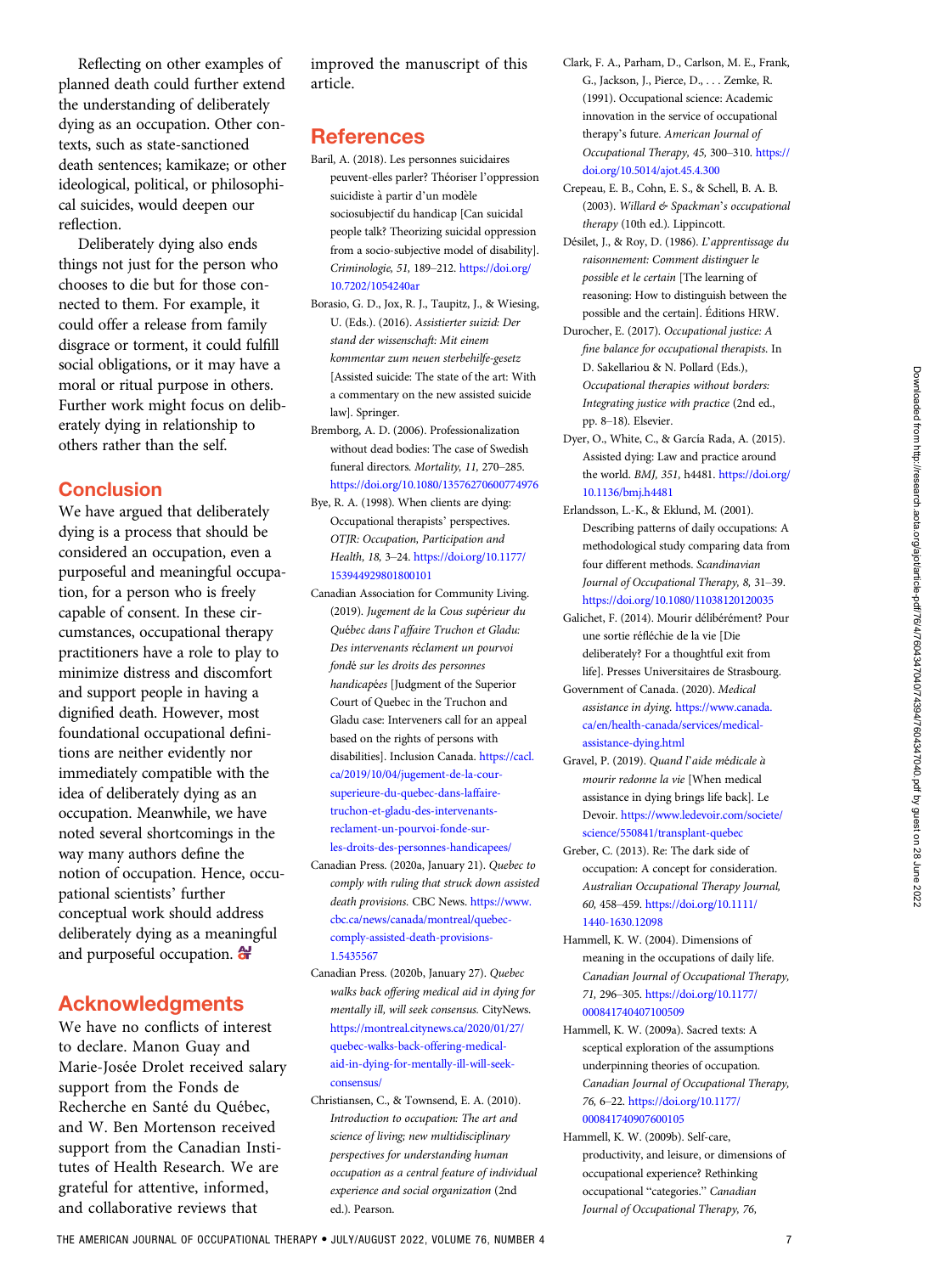<span id="page-7-0"></span>107–114. [https://doi.org/10.1177/](https://doi.org/10.1177/000841740907600208) [000841740907600208](https://doi.org/10.1177/000841740907600208)

Hammell, K. (2018, May 28). WFOT 2018 final day plenary: Karen Whalley-Hammell [Video]. YouTube. [https://www.youtube.](https://www.youtube.com/watch?v&hx003D;9WipUPXx_Kk) [com/watch?v=9WipUPXx\\_Kk](https://www.youtube.com/watch?v&hx003D;9WipUPXx_Kk)

Hammell, K. W. (2020). Engagement in living: Critical perspectives on occupation, rights, and wellbeing. CAOT.

Hinojosa, J., Kramer, P., & Royeen, C. B. (Eds.). (2017). Perspectives on human occupation: Theories underlying practice (2nd ed.). F. A. Davis.

Hocking, C. (2009). The challenge of occupation: Describing the things people do. Journal of Occupational Science, 16, 140–150. [https://doi.org/10.1080/](https://doi.org/10.1080/14427591.2009.9686655) [14427591.2009.9686655](https://doi.org/10.1080/14427591.2009.9686655)

Iwama, M. K. (2006). The Kawa model: Culturally relevant occupational therapy. Elsevier.

Jacques, N. D., & Hasselkus, B. R. (2004). The nature of occupation surrounding dying and death. OTJR: Occupation, Participation and Health, 24, 44–53. [https://doi.org/](https://doi.org/10.1177/153944920402400202) [10.1177/153944920402400202](https://doi.org/10.1177/153944920402400202)

Jonsson, H. (2008). A new direction in the conceptualization and categorization of occupation. Journal of Occupational Science, 15, 3–8. [https://doi.org/10.1080/](https://doi.org/10.1080/14427591.2008.9686601) [14427591.2008.9686601](https://doi.org/10.1080/14427591.2008.9686601)

Keesing, S., & Rosenwax, L. (2013). Establishing a role for occupational therapists in end-of-life care in Western Australia. Australian Occupational Therapy Journal, 60, 370–373. [https://doi.org/](https://doi.org/10.1111/1440-1630.12058) [10.1111/1440-1630.12058](https://doi.org/10.1111/1440-1630.12058)

Kiepek, N., Beagan, B., Rudman, D. L., & Phelan, S. (2018). Silences around occupations framed as unhealthy, illegal, and deviant. Journal of Occupational Science, 26, 341–353. [https://doi.org/](https://doi.org/10.1080/14427591.2018.1499123) [10.1080/14427591.2018.1499123](https://doi.org/10.1080/14427591.2018.1499123)

Lala, A. P., & Kinsella, E. A. (2011). A phenomenological inquiry into the embodied nature of occupation at end of life. Canadian Journal of Occupational Therapy, 78, 246–254. [https://doi.org/](https://doi.org/10.2182/cjot.2011.78.4.6) [10.2182/cjot.2011.78.4.6](https://doi.org/10.2182/cjot.2011.78.4.6)

Laramée, H., Doyon, F., Mosquera, G., & Vigneault, G. (2009). L'art du dialogue et de l'argumentation: S'initier à la pensée critique pour le cours Philosophie et rationalité. Cheneliere Education.

Legaré, G., & Carrier, A. (2009). Petit traité de l'argumentation en philosophie [A short treatise on argumentation in philosophy]. Les Editions CEC.

McColl, M. A., Law, M. C., Stewart, D., & Doubt, L. (2003). Theoretical basis of occupational therapy (2nd ed.). Slack.

McColl, M. A., Law, M. C., & Stewart, D. (2015). Theoretical basis of occupational therapy (3rd ed.). Slack.

McCullough, L. B., Coverdale, J. H., & Chervenak, F. A. (2004). Argument-based medical ethics: A formal tool for critically appraising the normative medical ethics literature. American Journal of Obstetrics and Gynecology, 191, 1097–1102. [https://doi.org/10.1016/j.](https://doi.org/10.1016/j.ajog.2004.06.060) [ajog.2004.06.060](https://doi.org/10.1016/j.ajog.2004.06.060)

Meyer, S. (2013). De l'activité à la participation [From activity to participation]. De Boeck.

Mills, K., & Payne, A. (2015). Enabling occupation at the end of life: A literature review. Palliative and Supportive Care, 13, 1755–1769. [https://doi.org/10.1017/](https://doi.org/10.1017/S1478951515000772) [S1478951515000772](https://doi.org/10.1017/S1478951515000772)

Pawson, R. (2002). Evidence-based policy: In search of a method. Evaluation, 8, 157–181. <https://doi.org/10.1177/1358902002008002512>

Phelan, S. K. (2011). Constructions of disability: A call for critical reflexivity in occupational therapy. Canadian Journal of Occupational Therapy, 78, 164–172. [https://](https://doi.org/10.2182/cjot.2011.78.3.4) [doi.org/10.2182/cjot.2011.78.3.4](https://doi.org/10.2182/cjot.2011.78.3.4)

Pickering, W. S. F., & Walford, G. (2000). Durkheim's suicide: A century of research and debate. Routledge.

Pierce, D. (2001). Untangling occupation and activity. American Journal of Occupational Therapy, 55, 138–146. [https://doi.org/](https://doi.org/10.5014/ajot.55.2.138) [10.5014/ajot.55.2.138](https://doi.org/10.5014/ajot.55.2.138)

Polatajko, H. J., Davis, J. A., Hobson, S. J. G., Landry, J. E., Mandich, A., Street, S. L., . . . Yee, S. (2004). Meeting the responsibility that comes with the privilege: Introducing a taxonomic code for understanding occupation. Canadian Journal of Occupational Therapy, 71, 261–268. [https://](https://doi.org/10.1177/000841740407100503) [doi.org/10.1177/000841740407100503](https://doi.org/10.1177/000841740407100503)

Pollard, N. (2006). Is dying an occupation? Journal of Occupational Science, 13, 149–152. [https://doi.org/10.1080/](https://doi.org/10.1080/14427591.2006.9726508) [14427591.2006.9726508](https://doi.org/10.1080/14427591.2006.9726508)

Reel, K. (2018). Denying assisted dying where death is not "reasonably foreseeable": Intolerable overgeneralization in Canadian end-of-life law. Canadian Journal of Bioethics, 1, 71–81. [https://doi.org/10.7202/](https://doi.org/10.7202/1058253ar) [1058253ar](https://doi.org/10.7202/1058253ar)

Revello, S. (2018, August 27). En médiatisant sa mort, Jacqueline Jencquel choque [By publicizing her death, Jacqueline Jencquel shocks]. Le Temps. [https://www.letemps.ch/](https://www.letemps.ch/opinions/mediatisant-mort-jacqueline-jencquel-choque) [opinions/mediatisant-mort-jacqueline](https://www.letemps.ch/opinions/mediatisant-mort-jacqueline-jencquel-choque)[jencquel-choque](https://www.letemps.ch/opinions/mediatisant-mort-jacqueline-jencquel-choque)

Roy, E. A. (2016, September 22). The coffin club: Elderly New Zealanders building their own caskets. The Guardian. [https://www.](https://www.theguardian.com/world/2016/sep/22/the-coffin-club-elderly-new-zealanders-building-their-own-caskets) [theguardian.com/world/2016/sep/22/](https://www.theguardian.com/world/2016/sep/22/the-coffin-club-elderly-new-zealanders-building-their-own-caskets) the-coffi[n-club-elderly-new-zealanders](https://www.theguardian.com/world/2016/sep/22/the-coffin-club-elderly-new-zealanders-building-their-own-caskets)[building-their-own-caskets](https://www.theguardian.com/world/2016/sep/22/the-coffin-club-elderly-new-zealanders-building-their-own-caskets)

Rukavina, S. (2019, September 11). Quebec judge overturns parts of federal, provincial laws on medically assisted in dying. CBC

News. [https://www.cbc.ca/news/canada/](https://www.cbc.ca/news/canada/montreal/medically-assisted-dying-law-overturned-quebec-1.5279067) [montreal/medically-assisted-dying-law](https://www.cbc.ca/news/canada/montreal/medically-assisted-dying-law-overturned-quebec-1.5279067)[overturned-quebec-1.5279067](https://www.cbc.ca/news/canada/montreal/medically-assisted-dying-law-overturned-quebec-1.5279067)

- Russell, M., & Bahle-Lampe, A. (2016). The care for the dying: A critical historical analysis of occupational therapy in hospice. Open Journal of Occupational Therapy, 4, [https://doi.org/10.15453/](https://doi.org/10.15453/2168-6408.1216) [2168-6408.1216](https://doi.org/10.15453/2168-6408.1216)
- Shingler, B. (2019, September 12). Montrealers who challenged assisted dying laws see ruling as "ray of hope." CBC News. [https://](https://www.cbc.ca/news/canada/montreal/medically-assisted-dying-law-overturned-quebec-1.5280702) [www.cbc.ca/news/canada/montreal/](https://www.cbc.ca/news/canada/montreal/medically-assisted-dying-law-overturned-quebec-1.5280702) [medically-assisted-dying-law-overturned](https://www.cbc.ca/news/canada/montreal/medically-assisted-dying-law-overturned-quebec-1.5280702)[quebec-1.5280702](https://www.cbc.ca/news/canada/montreal/medically-assisted-dying-law-overturned-quebec-1.5280702)
- Singer, P. (1993). Practical ethics. Cambridge University Press.
- Société Québécoise d'Information Juridique. (2019, September 20). Selection SOQUIJ— Constitutional (law): Truchon c. Attorney General of Canada, 2019 QCCS 3792. [http://www.blogueducrl.com/2019/09/](http://www.blogueducrl.com/2019/09/selection-soquij-constitutionnel-droit.html) [selection-soquij-constitutionnel-droit.html](http://www.blogueducrl.com/2019/09/selection-soquij-constitutionnel-droit.html)
- Staples, J., & Widger, T. (2012). Situating suicide as an anthropological problem: Ethnographic approaches to understanding self-harm and self-inflicted death. Culture, Medicine and Psychiatry, 36, 183–203. [https://doi.org/10.1007/s11013-012-](https://doi.org/10.1007/s11013-012-9255-1) [9255-1](https://doi.org/10.1007/s11013-012-9255-1)
- Stevenson, V. (2017, June 14). Two Montrealers with degenerative diseases challenge medically assisted dying law. CBC News. [https://www.cbc.ca/news/](https://www.cbc.ca/news/canada/montreal/assisted-dying-quebec-canada-legal-challenged-1.4160016) [canada/montreal/assisted-dying](https://www.cbc.ca/news/canada/montreal/assisted-dying-quebec-canada-legal-challenged-1.4160016)[quebec-canada-legal-challenged-](https://www.cbc.ca/news/canada/montreal/assisted-dying-quebec-canada-legal-challenged-1.4160016)[1.4160016](https://www.cbc.ca/news/canada/montreal/assisted-dying-quebec-canada-legal-challenged-1.4160016)
- Taylor, R. R., & Kielhofner, G. (Eds.). (2017). Kielhofner's model of human occupation: Theory and application (5th ed.). Wolters Kluwer.
- Townsend, E. (1993). 1993 Muriel Driver Lecture: Occupational therapy's social vision. Canadian Journal of Occupational Therapy, 60, 174–184. [https://doi.org/](https://doi.org/10.1177/000841749306000403) [10.1177/000841749306000403](https://doi.org/10.1177/000841749306000403)
- Townsend, E. A., & Polatajko, H. J. (2007). Enabling occupation II: Advancing an occupational therapy vision for health, well-being, & justice through occupation. CAOT.
- Twinley, R. (2013a). The dark side of occupation: A concept for consideration. Australian Occupational Therapy Journal, 60, 301–303. [https://doi.org/10.1111/](https://doi.org/10.1111/1440-1630.12026) [1440-1630.12026](https://doi.org/10.1111/1440-1630.12026)
- Twinley, R. (2013b). Response to "Re: the dark side of occupation: A concept for consideration." Australian Occupational Therapy Journal, 60, 459. [https://doi.org/](https://doi.org/10.1111/1440-1630.12099) [10.1111/1440-1630.12099](https://doi.org/10.1111/1440-1630.12099)
- Twinley, R. (Ed.). (2020). Illuminating the dark side of occupation: International perspectives